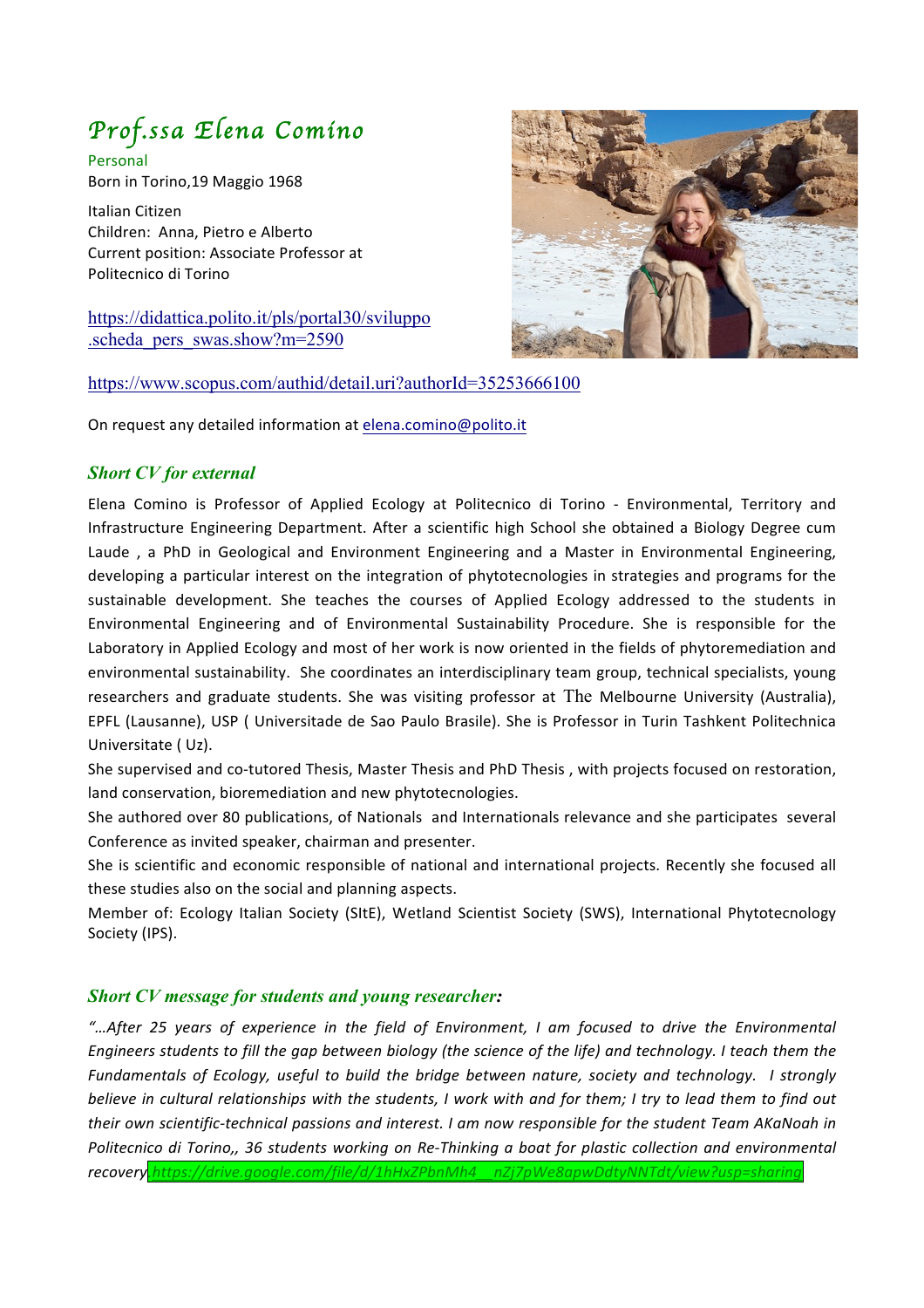*Thanks to the great opportunity and experience I have done in my carrier, thank to the colleagues, students* and friends that I meet around the world, now I want to share my scientific knowledge and experience in the *field* of phytotechnology, teaching how we can apply plants properties to improve the technology. I developed researches in the field of phytoremediation, for soil, water and air, in Nature Based Solution application. The key point of all my research and studies is the human wellbeing. And I dream to work on it *with* the technological support. This is what I teach to the young researchers. I have been working and *teaching from kids to the university students and trained them to be more conscious and responsible because our action can modify our ecosystem".*

*https://drive.google.com/file/d/1zU\_oCrTWPnlQOWqYxIXVraWqQz1VSLJz/view?usp=sharing*

*https://drive.google.com/file/d/130e2Qm39K0hm2ltNUh1gqd60JbOLZ7jV/view?usp=sharing*

## *My Education*

- PhD in Environmental Geological Engineering, Polytechnic of Turin 1992–1996 Experimental Thesis on the *Interactions between magnetic fields and vegetal organisms (Seeds germination)*
- M. Sc., Environmental Analysis/Management, Polytechnic of Turin, 1991 1992.

Experimental Thesis on *the Extraction of organic pollutants from river mosses*

Degree in Biology, Specialization in Chemistry – Ecology University of Turin Italy, 1987 - 1991.

Experimental Thesis on *the Extraction of allergenic substances from pollens*

Scientific Hight School

### *My Research and Teaching*

I am mixing my skill in research, in teaching in communicate to develop teaching curricula focused on learning from nature by connecting thinking and doing.

Being trained in natural and engineering sciences, I am used to work with quantitative and qualitative methods, as well as with engineering and prototype methods, by thinking and doing.

*1993 to date Environmental Ecology* in the field of Phytotecnologies: Phytoremediation, Ecological Restoration, sustainable land use and resources, systemic approach.

## *Areas and Key words of my main research*

Applied Ecology Ecological Landscape Environmental Engineering Interdisciplinary Nature Based Solution Vulnerability assessment

Teaching is part where I see myself as a coach. https://drive.google.com/file/d/1e9aNeUXN4Qk\_mC-ixnRaRR9Gmo6zIHBR/view?usp=sharing

In 25 years of teaching activities I have been

• *Professor in Ecology Applied to Engineering, in Environmental Engineering Degree (both 3 and 5 years degrees);*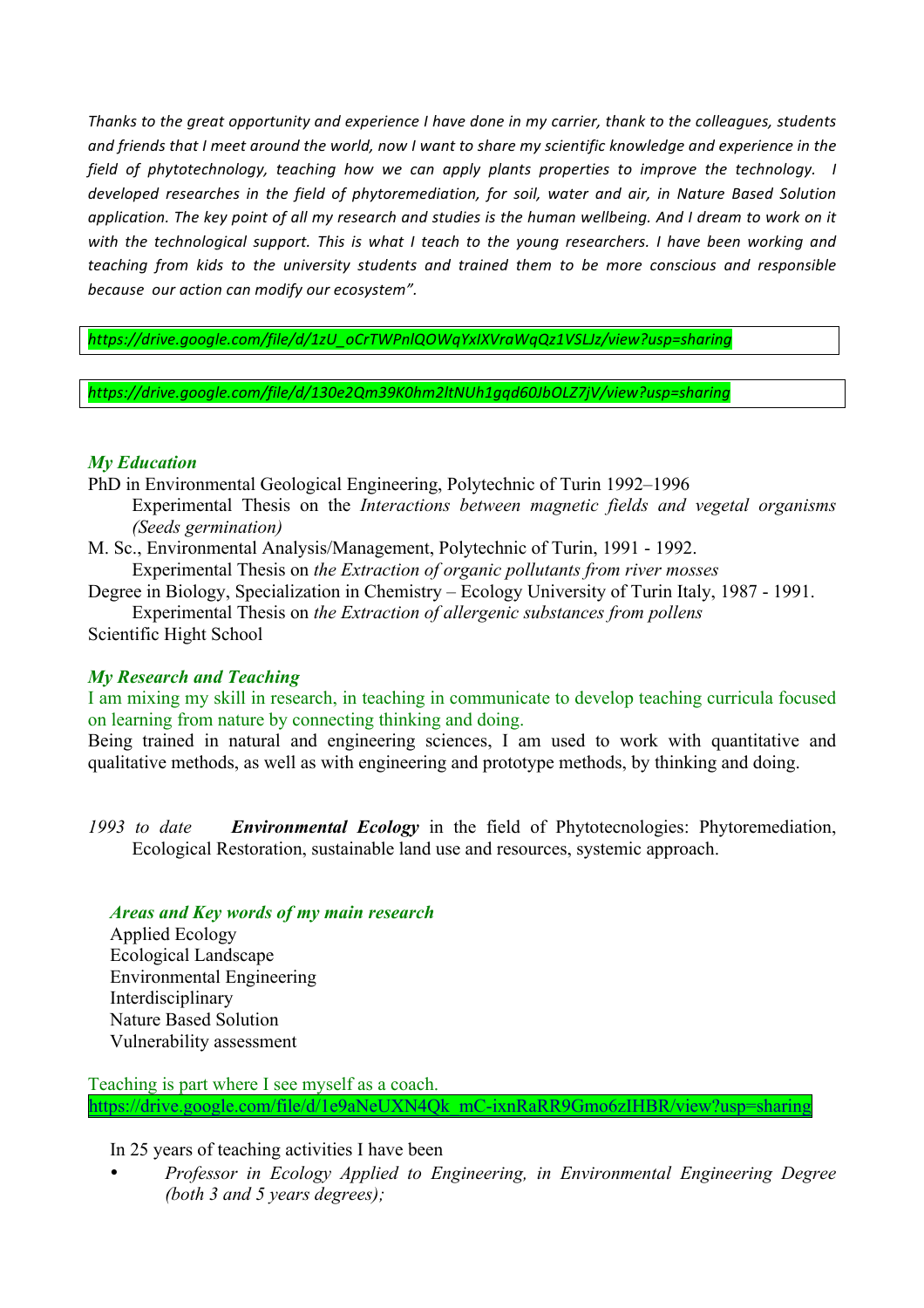- *Professor in Environmental Sustainability Procedure in Systemic Design Degree;*
- *Professor in Environmental and Ecotoxicological Indicators, in Environmental Engineering degree;*
- *Professor of Ecosystem Ecological and Management conservation, in Environmental Engineering degree;*
- *Lecturer of the National remote education course in Ecology of the degree in Geographical Information Systems;*
- *Lecturer in the Master in Environmental Engineering; Corep, Polytechnic of Turin.*
- *Invited Lecture in National and International Workshop*
- *Invited Speaker in National and International Congress*
- *2001 Visiting professor and researcher at The Melbourne University (Botany Department and Environmental Department, Prof. Alan Baker )*
- *2009 Visiting professor at EPFL (Lausanne) (Laboratory for Environmental Biotechnology, Prof. Jean Paul Schwitzguebel)*
- *2010 Visiting Professor at USP (Iniversitade de Sao Paulo Brasile) (Dept. Environmental and Sanitary Engineering) Prof. Carlos Mierzwa*

## *Accademic Activities – Strategic Interest*

I am interested in working on wellbeing-environment relations and the transition to a sustainable society taking into account the technological aspects.

§ Member of COST ACTION FA 0905 "*Mineral-improved Crop Production for Healthy Food and Feed*"

§ Member of COST ACTION 859 "*Phytotechnologies to promote sustainable land use and improve food safety*"

- § Member of the Polytechnic Committee for International Student Exchange;
- Member of: Italian Society in Ecology (SItE),
- Member of Society of Wetland Scientist (SWS),
- § Member of International Phytotecnology Society (IPS),
- Representing on the European Module Project "Engineering in the face of challenges of globalization and sustainability",

§ Accademic collaboration with the University Departments of: Chemistry, Phisic, Electronic, Agricultural and Forestry.

§ Accademic cooperation with International University (Ecole Polithecniquè Federal de Losanna, Institute of Chemical Technologie Prague, Università Autonoma de Barcellona, Università de Sciences et Technologies de Lille, University of Greenwich, Finnish Environment Institute, Helsinki, Universitatae Polithecnica de Bucuresti, Universitade de Badajoz,

Cooperation with Engineering without frontier (ISF) (Politecnico di Torino). Comitato Collaborazione Medica ( CCM)

## *Relevants Projects– and Professional Activities*

*Responsible for the Project :* 

*L'influenza dell'apparato radicale nel contenimento di dissesti superficiali in aree montane. Fondi regionali (2006-2008)* 

*Programma generale di gestione dei sedimenti per i corsi d'acqua piemontesi fondi AIPO (2007-2009)*